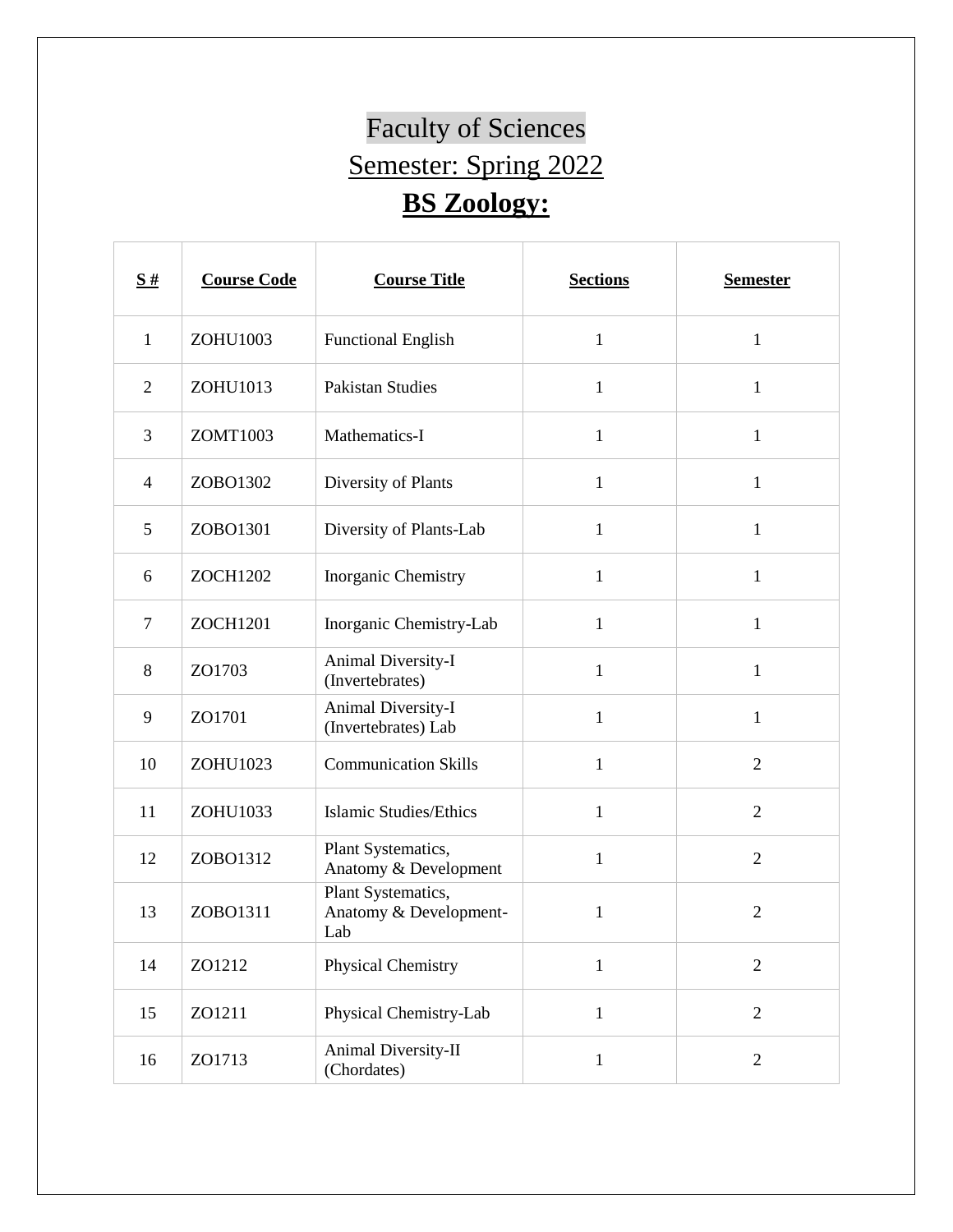| 17 | ZO1711   | Animal Diversity-II<br>(Chordates) Lab            | $\mathbf{1}$ | $\overline{2}$ |
|----|----------|---------------------------------------------------|--------------|----------------|
| 18 | ZO1722   | Cell Biology                                      | $\mathbf{1}$ | $\overline{2}$ |
| 19 | ZO1721   | Cell Biology-Lab                                  | $\mathbf{1}$ | $\overline{2}$ |
| 20 | ZOHU2043 | Technical Writing &<br><b>Presentation Skills</b> | $\mathbf{1}$ | 3              |
| 21 | ZOMT2012 | <b>Biostatistics</b>                              | $\mathbf{1}$ | 3              |
| 22 | ZOMT2011 | Biostatistics-Lab                                 | $\mathbf{1}$ | 3              |
| 23 | ZO2502   | <b>Bacteriology and Virology</b>                  | $\mathbf{1}$ | 3              |
| 24 | ZO2501   | Bacteriology and Virology-<br>Lab                 | $\mathbf{1}$ | 3              |
| 25 | ZO2222   | Organic Chemistry                                 | $\mathbf{1}$ | 3              |
| 26 | ZO2221   | Organic Chemistry-Lab                             | $\mathbf{1}$ | 3              |
| 27 | ZO2323   | Animal Diversity-I<br>(Invertebrates)             | $\mathbf{1}$ | 3              |
| 28 | ZO2321   | Animal Diversity-I<br>(Invertebrates)-Lab         | $\mathbf{1}$ | 3              |
| 29 | ZO2122   | Plant Physiology and<br>Ecology                   | $\mathbf{1}$ | $\overline{4}$ |
| 30 | ZO2121   | Plant Physiology and<br>Ecology-Lab               | $\mathbf{1}$ | $\overline{4}$ |
| 31 | ZO2802   | Geography                                         | $\mathbf{1}$ | 4              |
| 32 | ZO2333   | Animal Diversity-II<br>(Chordates)                | $\mathbf{1}$ | $\overline{4}$ |
| 33 | ZO2331   | Animal Diversity-II<br>(Chordates)-Lab            | $\mathbf{1}$ | $\overline{4}$ |
| 34 | ZO2343   | Animal Form & Function-I                          | $\mathbf{1}$ | $\overline{4}$ |
| 35 | ZO2341   | Animal Form & Function-I<br>Lab                   | $\mathbf{1}$ | $\overline{4}$ |
| 36 | ZO2353   | Animal Form & Function-<br>$\mathbf{I}$           | $\mathbf{1}$ | $\overline{4}$ |
| 37 | ZO2351   | Animal Form & Function-<br>II Lab                 | $\mathbf{1}$ | $\overline{4}$ |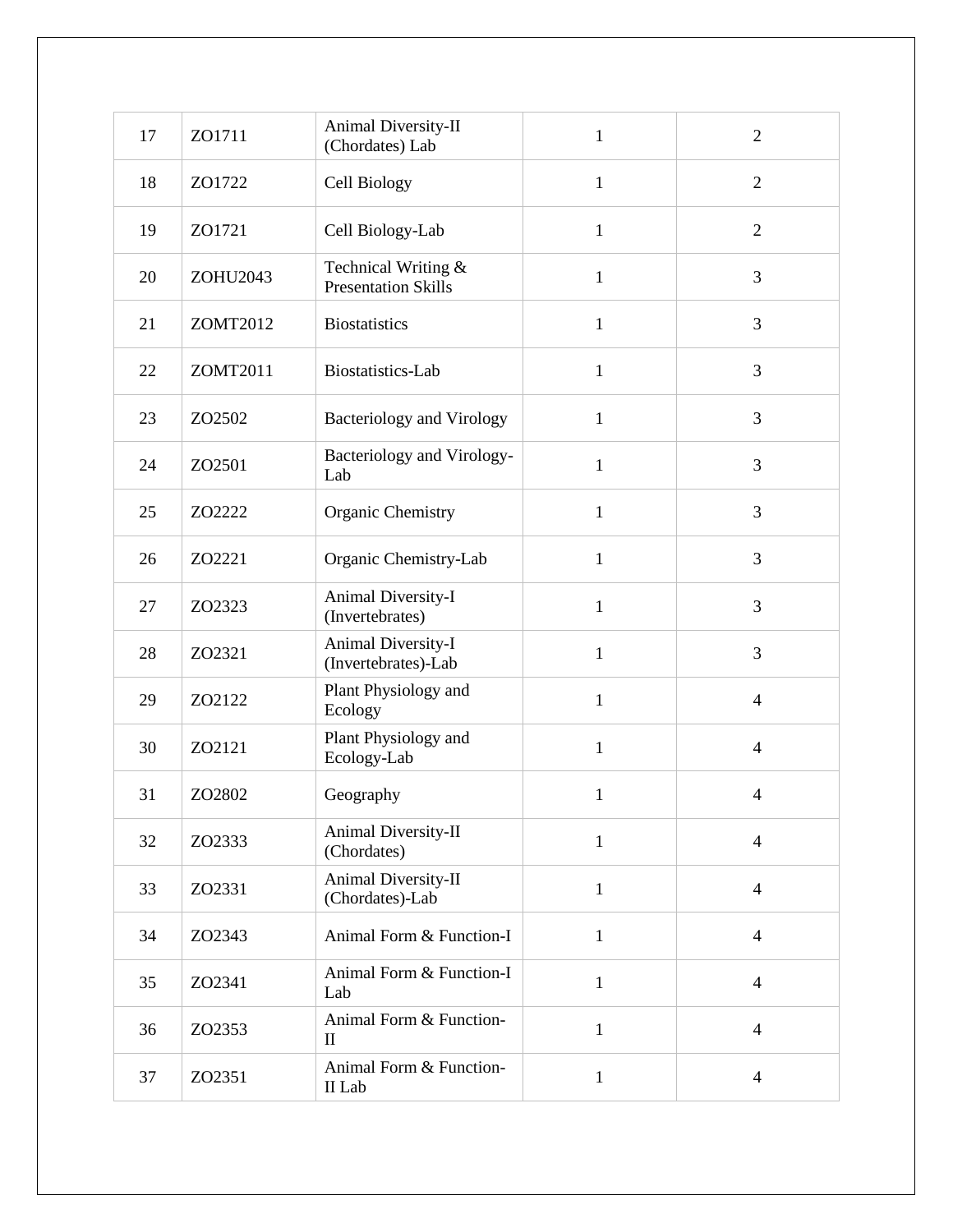| 38 | ZOL3962 | Evolution & Principles of<br>Systematics     | $\mathbf{1}$   | 6     |
|----|---------|----------------------------------------------|----------------|-------|
| 39 | ZOL3961 | Evolution & Principles of<br>Systematics-Lab | $\mathbf{1}$   | 6     |
| 40 | ZOL3731 | <b>Biological Techniques</b>                 | $\mathbf{1}$   | 6     |
| 41 | ZOL3732 | <b>Biological Techniques-Lab</b>             | $\mathbf{1}$   | 6     |
| 42 | ZOL3673 | Developmental Biology                        | $\mathbf{1}$   | 6     |
| 43 | ZOL3671 | Developmental Biology-<br>Lab                | $\mathbf{1}$   | 6     |
| 44 | ZOL3683 | Genetics                                     | $\mathbf{1}$   | 6     |
| 45 | ZOL3681 | Genetics-Lab                                 | $\mathbf{1}$   | 6     |
| 46 | ZOL3692 | Zoogeography and<br>Paleontology             | $\mathbf{1}$   | 6     |
| 47 | ZOL3691 | Zoogeography &<br>Paleontology-Lab           | $\mathbf{1}$   | 6     |
| 48 | ZOL4851 | <b>Bioinformatics</b>                        | $\overline{2}$ | 8     |
| 49 | ZOL4852 | Bioinformatics-Lab                           | $\overline{2}$ | 8     |
| 50 | ZOL4832 | <b>Conservative Biology</b>                  | $\overline{2}$ | 8     |
| 51 | ZOL4831 | Conservative Biology-Lab                     | $\overline{2}$ | 8     |
| 52 | ZOL4822 | <b>Reproductive Biology</b>                  | $\mathfrak{2}$ | $8\,$ |
| 53 | ZOL4821 | Reproductive Biology-Lab                     | $\overline{2}$ | 8     |
| 54 | ZOL4812 | Mammalogy                                    | $\overline{2}$ | 8     |
| 55 | ZOL4811 | Mammalogy-Lab                                | $\sqrt{2}$     | 8     |
| 56 | ZOL4842 | <b>General Microbiology</b>                  | $\mathbf{1}$   | 8     |
| 57 | ZOL4841 | General Microbiology-Lab                     | $\mathbf{1}$   | 8     |
| 58 | ZO4913  | Research Project II                          | $\mathbf{1}$   | 8     |